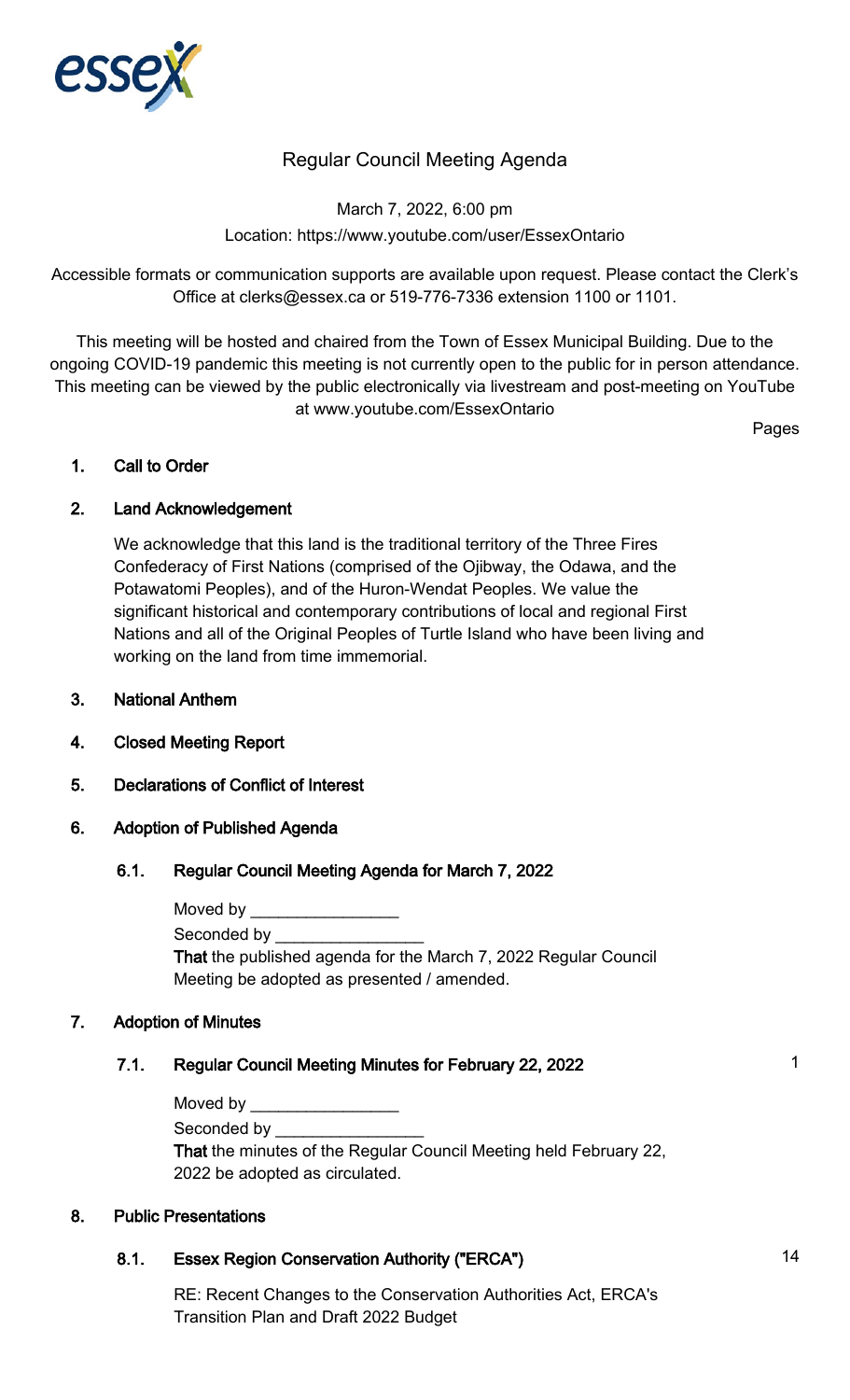- 2021 Annual Report
- **Transition Plan**
- Draft 2022 Budget

Presentation by Tania Jobin, Chair, Kieran McKenzie, Vice-Chair, Tim Byrne, CAO/Secretary-Treasurer, and Shelley McMullen, CFO/Director Finance and Corporate Services

Moved by

Seconded by \_\_\_\_\_\_\_\_\_\_\_\_\_\_\_\_

That the presentation by Essex Region Conservation Authority regarding the recent changes to the Conservation Authorities Act, ERCA's Transition Plan and Draft 2022 Budget be received.

# 9. Unfinished Business

# 9.1. Robert W. Auger, Town Solicitor/Clerk 112

RE: Council Vacancy - Ward 3 Councillor

Applicants:

- Bill Caixeiro
- Percy Dufour
- Jason Matyi
- **Eldon Brush**
- Brad Allard
- Sherry Ducedre
- Richard Kokovai
- Mac Goslin
- Rodney Hammond
- Randy Macleod

(See February 28, 2022 Special Council Meeting Agenda for Applicant submission materials)

The Chair shall open the nomination process and invite nominations to be put forward by Members of Council and each nomination shall be seconded by a Member of Council.

Once nominations have closed, the voting shall be conducted in accordance with the procedures previously proposed and described further in Legal & Legislative Services Reports (2022-06 February 7, 2022), 2022-04 dated January 31, 2022 and 2022-03 dated January 24, 2022.

- Administering of the sworn Declaration re: Consent to Serve;
- Administering of the sworn Declaration of Qualification;
- By-law 2128.

Recommended Actions:

Moved by \_\_\_\_\_\_\_\_\_\_\_\_\_\_\_\_ Seconded by \_\_\_\_\_\_\_\_\_\_\_\_\_\_\_\_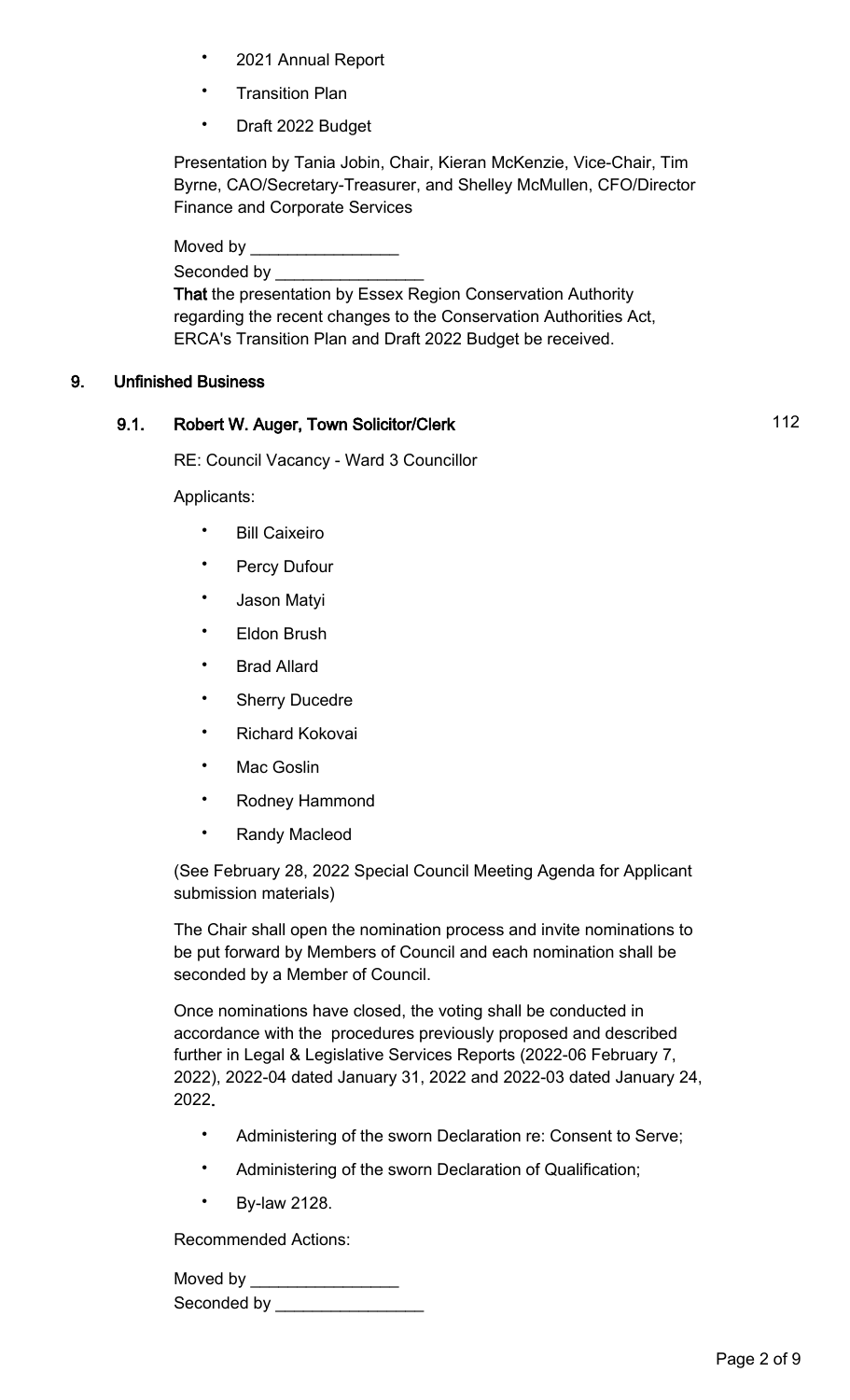That Council confirm the appointment of the successful appointee by giving three readings to and finally passing By-Law 2128 being a By-Law to confirm the appointment of to Council as Ward 3 Councillor of the Corporation of the Town of Essex.

Clerk to administer Oath/Declaration of Office re: Section 232 of the Municipal Act.

### 10. Reports from Administration

# 10.1. Office of the CAO-2022-01 10.1. The state of the CAO-2022-01

RE: Town of Essex Support to Essex Region Conservation Authority ("ERCA") for the Acquisition of the Abandoned Canada Southern Railway Company ("CASO") Railway Line

Recommended Action:

Moved by **Example** 

Seconded by

That Community Services-2022-05 Report entitled Town of Essex Support to Essex Region Conservation Authority ("ERCA") for the acquisition of the abandoned Canada Southern Railway Company ("CASO") railway line be received; and

That Council approve a financial commitment to the Essex Region Conservation Authority towards the acquisition of the Canada Southern Railway Company line for the Town of Essex portion of the line in the amount \$28,553.00 and the funds for the Town's commitment be funded from the Land Acquisition Reserve.

# 10.2. Legal and Legislative Services-2022-09 123

RE: 2022 Municipal Election Voting Method

Moved by **Example 20** 

Seconded by

That Legal and Legislative Services-2022-09 Report entitled 2022 Municipal Election Voting Method prepared by Robert W. Auger Town Solicitor/Clerk dated March 7, 2022 be received;

That the method of voting for the 2022 Municipal Election be a hybrid method of:

- Internet Voting only for Advance Polls with an advance poll period commencing 12:00 a.m. on October 10, 2022 and ending at 12:00 p.m. on October 21, 2022; and
- In-person voting only on Voting Day (October 24, 2022) using paper ballots with optical scan vote tabulators with voting locations to be determined and located in each of the four (4) Town centres (Essex Centre, Harrow, McGregor and Colchester); and

That By-Law 2132 to authorize the use of Internet voting as an alternative voting method for the Advance Polls during an advance poll period of October 10, 2022 to October 21, 2022) and to authorize the use of mark sense ballot and optical scan vote tabulators on Voting Day in the 2022 Municipal Election receive a first, a second and third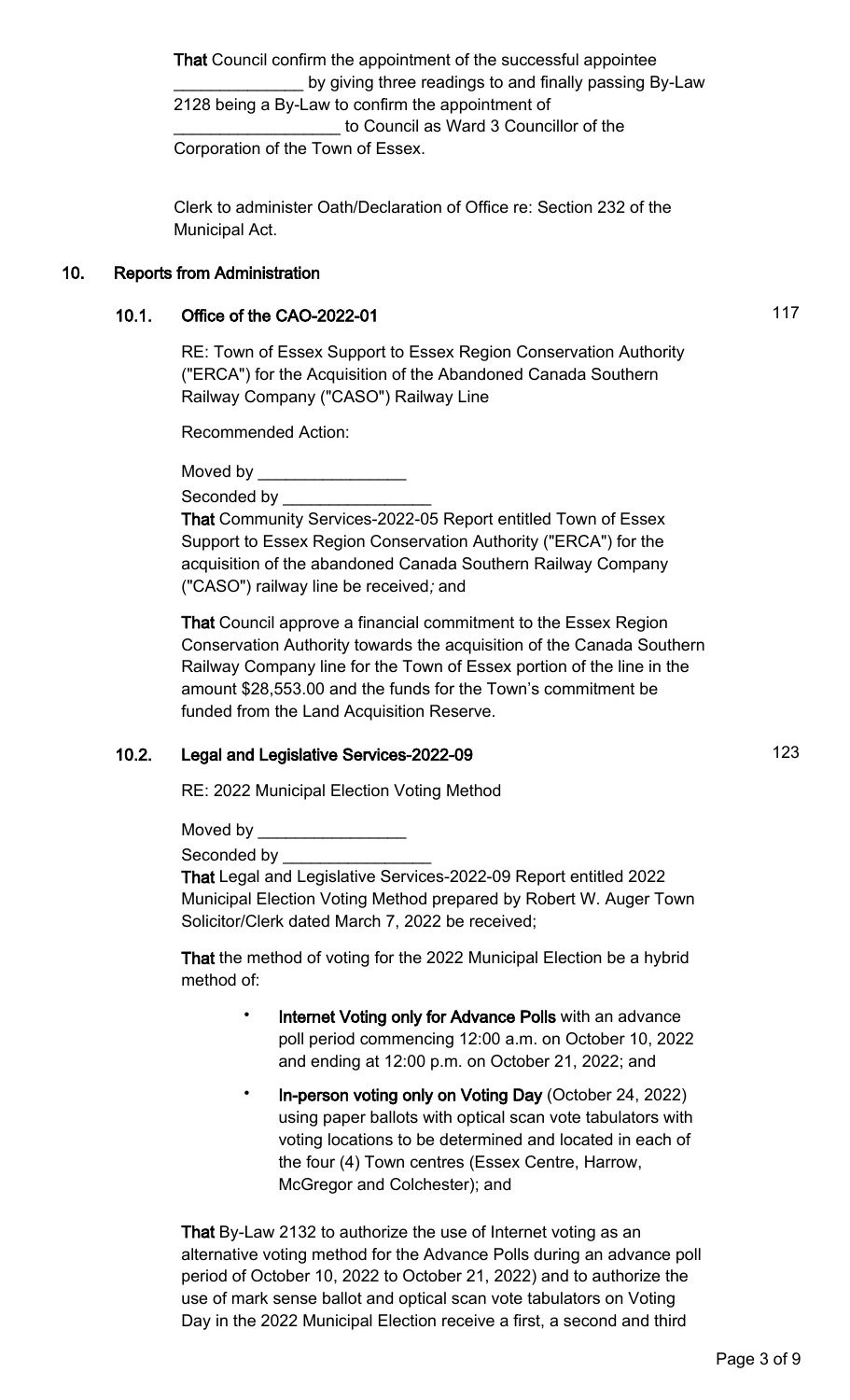10.2.1. By-Law 2132 138

### 10.3. Legal and Legislative Services-2022-05 139

RE: Appeal Hearing with respect to a Dangerous Dog Declaration and Issuance of a Notice to Muzzle

Recommended Action:

Moved by

Seconded by **Example 20** 

That Legal and Legislative Services-2022-05 Report entitled Appeal Hearing with respect to a Dangerous Dog Declaration and Issuance of a Notice to Muzzle prepared by Shelley Brown, Deputy Clerk dated March 7, 2022 be received, and

That Council grant an exemption from the requirements of Section 4.01 of the Animal Control By-Law as it relates to the composition of the Appeal Committee, and direct that the members of the Appeal Committee for the upcoming appeal hearing (s) (to be scheduled) shall be comprised of three members of the general public to be appointed who have declared that they will serve impartially and that they do not have a conflict of interest in the matter to be adjudicated.

# 10.4. Finance-2022-06 143

RE: 2022 Wage Reallocations

Recommended Action:

Moved by  $\_\_$ 

Seconded by

That Finance-2022-06 Report entitled 2022 Wage Reallocations prepared by the Administration Team dated March 7, 2022 be received;

That Council approve the reallocation of funds currently held in the Contingency Reserve for an Asset Management Specialist, to instead be used for consulting services to assist in the Ontario Regulation 588 Mandatory Asset Management Plan update in the amount of \$56,000.00; and

That Council approve the reallocation of wages as detailed in Table A, including the contract extension of the Financial Analyst through to December 31, 2022 and the creation of a full-time permanent, Assistant Manager, Engineering Services

# 10.5. Development Services-2022-04 150

RE: Annual Development Update

Recommended Action:

Moved by

Seconded by

That Development Services-2022-04 Report entitled Annual Development Update prepared by Lori Chadwick, Director, Development Services dated March 7, 2022 be received.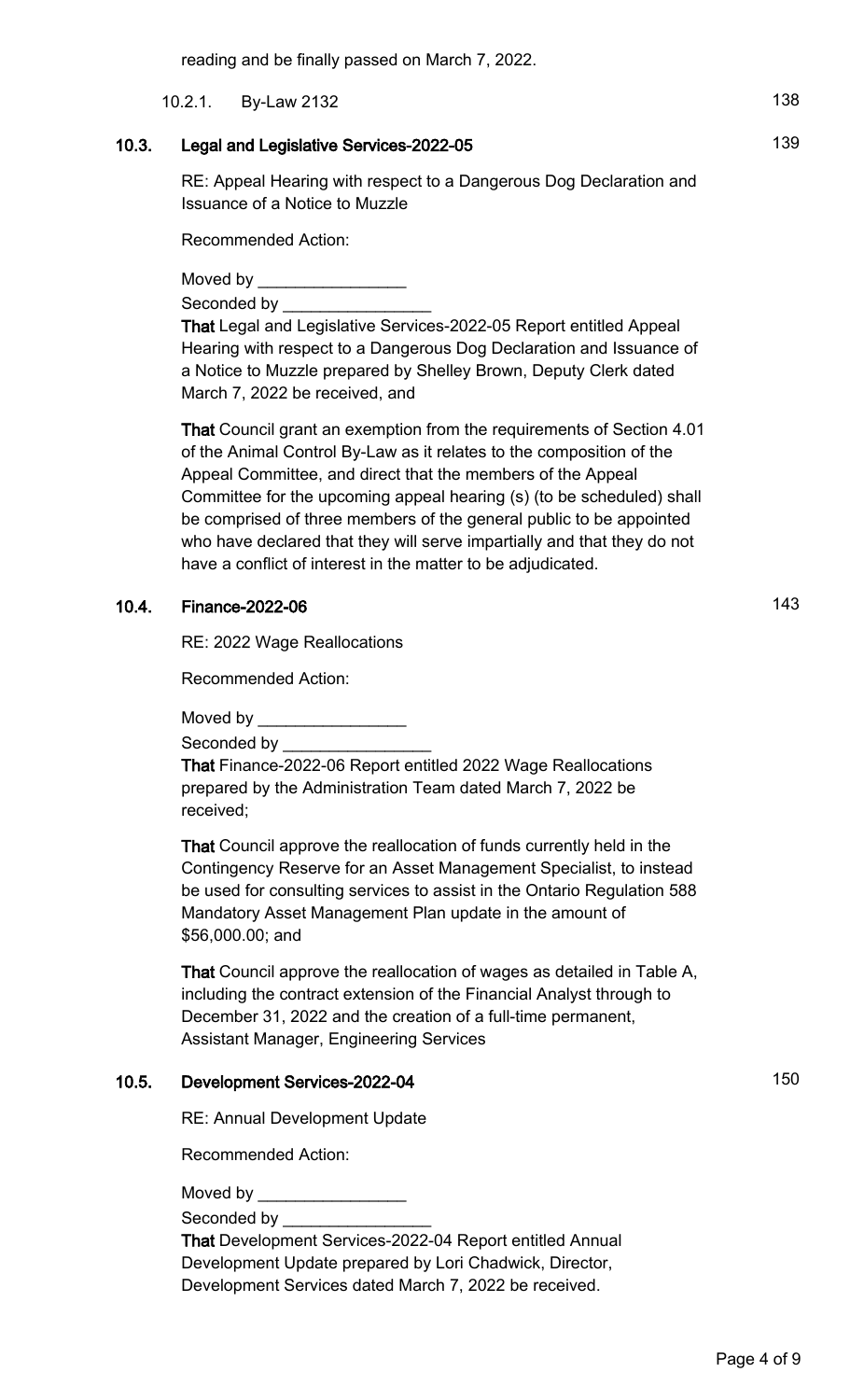### 10.6. Planning-2022-02 169

RE: Release of Performance Securities for Phase 1 of the Parkland Woods Residential Subdivision (Ward 3)

Recommended Action:

Moved by

Seconded by \_\_\_\_\_\_\_\_\_\_\_\_\_\_\_\_

That Planning-2022-02 Report entitled Release of Performance Securities for Phase 1 of the Parkland Woods Residential Subdivision (Ward 3) prepared by Rita Jabbour, RPP, Manager, Planning Services dated March 7, 2022, be received; and

That the commercial letter of credit from 1552843 Ontario Limited (Noah Homes), be reduced by \$209,746.90, leaving a remaining credit amount of \$390,253.10.

### 11. Reports from Youth Members

#### 12. County Council Update

# 12.1. Essex County Council Regular Meeting Minutes - February 2, 2022 174

Moved by  $\sqrt{2}$ Seconded by \_\_\_\_\_\_ That the minutes of the Regular County Council Meeting held February 2, 2022 be received.

#### 13. Correspondence

#### 13.1. Correspondence to be received

Moved by  $\sqrt{2\pi}$ Seconded by That all of the correspondence listed in Agenda Item 13.1 be received and, where indicated, to further share such information with the community using suitable methods of communication.

| 13.1.1. | Union Water Supply System                                                                                                                                          | 185 |
|---------|--------------------------------------------------------------------------------------------------------------------------------------------------------------------|-----|
|         | RE: Annual Report (2021) Requirement Section 11, Reg.<br>170/03 and Summary Report (2021) Requirement Schedule<br>22, Reg. 170/03: Essex Water Distribution System |     |
| 13.1.2. | <b>Ontario Clean Water Agency</b>                                                                                                                                  | 198 |
|         | RE: Safe Drinking Water Act, O. Reg. 170/03 Schedule 22<br>Summary Report: Harrow-Colchester South Water Treatment<br>Plant                                        |     |
| 13.1.3. | Union Water Supply System                                                                                                                                          | 210 |
|         | RE: Joint Board of Management Minutes of January 19, 2022                                                                                                          |     |
| 13.1.4. | <b>Essex Region Conservation Authority</b>                                                                                                                         | 215 |
|         | RE: Essex Region Conservation Authority 2022 Draft Budget<br>30 Day Notice to Member Municipalities                                                                |     |
|         |                                                                                                                                                                    |     |

- 13.1.5. Norfolk County 274
	-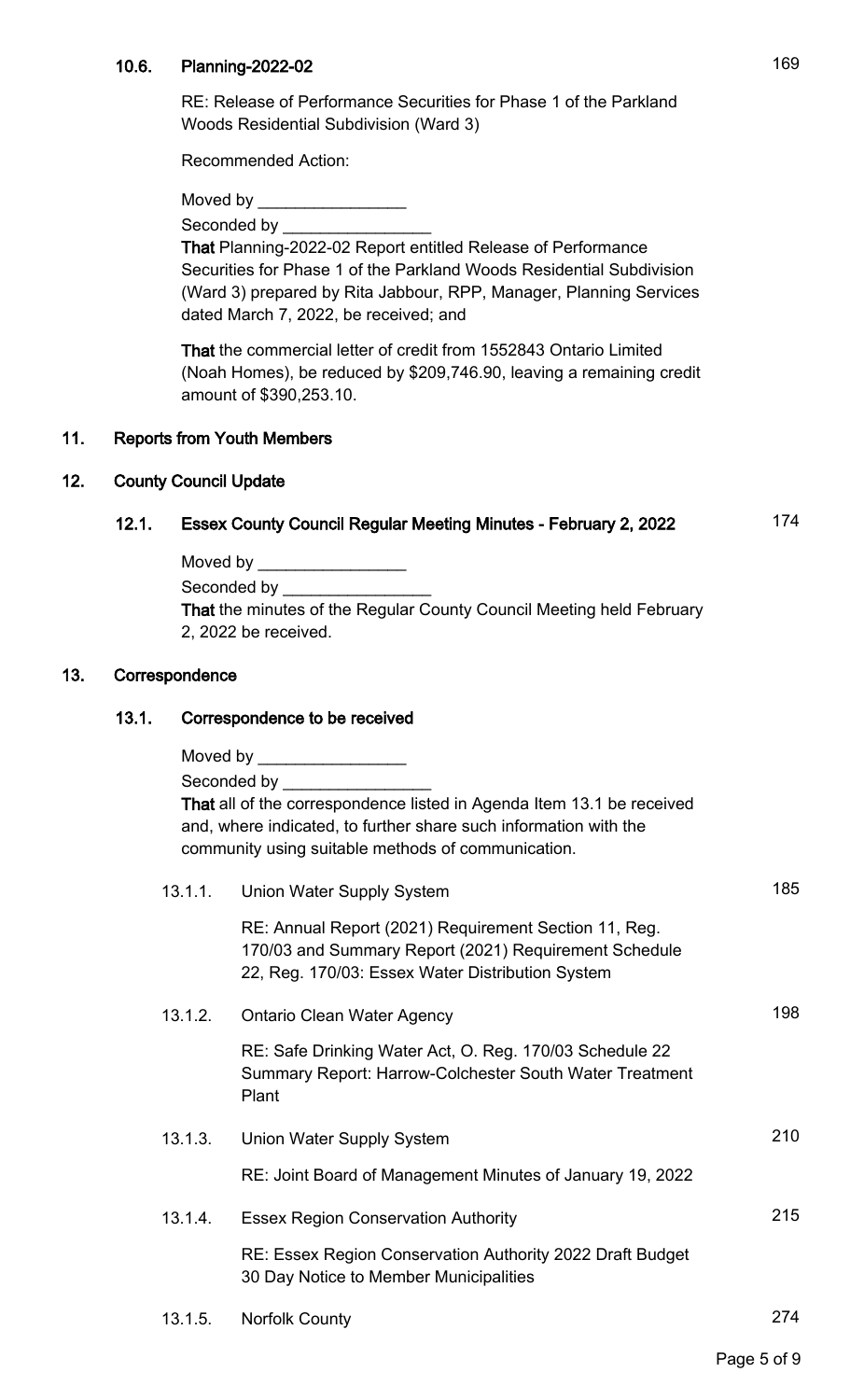|     |                                                                                | <b>RE: Year of the Garden Proclamation</b>                                  |     |  |
|-----|--------------------------------------------------------------------------------|-----------------------------------------------------------------------------|-----|--|
|     | 13.1.6.                                                                        | Township of Alnwick/Haldimand                                               | 277 |  |
|     |                                                                                | <b>RE: Year of Garden Proclamation</b>                                      |     |  |
|     | 13.1.7.                                                                        | Town of Aurora                                                              | 279 |  |
|     |                                                                                | <b>RE: Request to Dissolve Ontario Land Tribunal</b>                        |     |  |
|     | 13.1.8.                                                                        | <b>Province of Ontario</b>                                                  | 282 |  |
|     |                                                                                | RE: Ontario Eliminating Licence Plate Renewal Fees and<br><b>Stickers</b>   |     |  |
|     | 13.1.9.                                                                        | The Corporation of the Town of Tecumseh                                     | 285 |  |
|     |                                                                                | RE: Consideration for support for Windsor-Essex Workers                     |     |  |
|     | 13.1.10.                                                                       | The Corporation of the Town of Tecumseh                                     | 290 |  |
|     |                                                                                | RE: Small Business Support in Essex-Windsor                                 |     |  |
|     | 13.1.11.                                                                       | Town of South Bruce Peninsula                                               | 295 |  |
|     |                                                                                | RE: Municipal Accommodation Tax and Crown Campgrounds                       |     |  |
|     | 13.2.                                                                          | Correspondence to be considered for receipt and support                     |     |  |
| 14. | <b>Committee Meeting Minutes</b>                                               |                                                                             |     |  |
|     | Moved by ____________________                                                  |                                                                             |     |  |
|     |                                                                                |                                                                             |     |  |
|     | That the Committee Meeting minutes listed in Agenda Item 14, together with any |                                                                             |     |  |
|     |                                                                                | recommendations to Council noted therein, be received, approved and adopted |     |  |
|     | as circulated.                                                                 |                                                                             |     |  |

# 14.1. Essex FunFest Committee meeting minutes of February 24, 2022 297

#### EFFC 22-02-005

Moved by Ron McDermott Seconded by Katie McGuire-Blais

Recommendation to Council: That the FunFest Committee recommend to Council that the Essex FunFest be held Thursday, July 7, 2022 to Sunday, July 10, 2022.

**Carried** 

#### 15. Financial

# 15.1. January 2022 Bank Payments Report 302

Moved by  $_$ 

Seconded by

That the Bank Payments Report, including January 2022 cheque register, cheque number 53943 to cheque number 54094 and electronic funds transfer (EFT) payment number EFT005937 to EFT006123 inclusive in the amount of \$5,275,429.86; the Preauthorized Payments for the month of January in the amount of \$297,286.38; and Payroll for the month of January in the amount of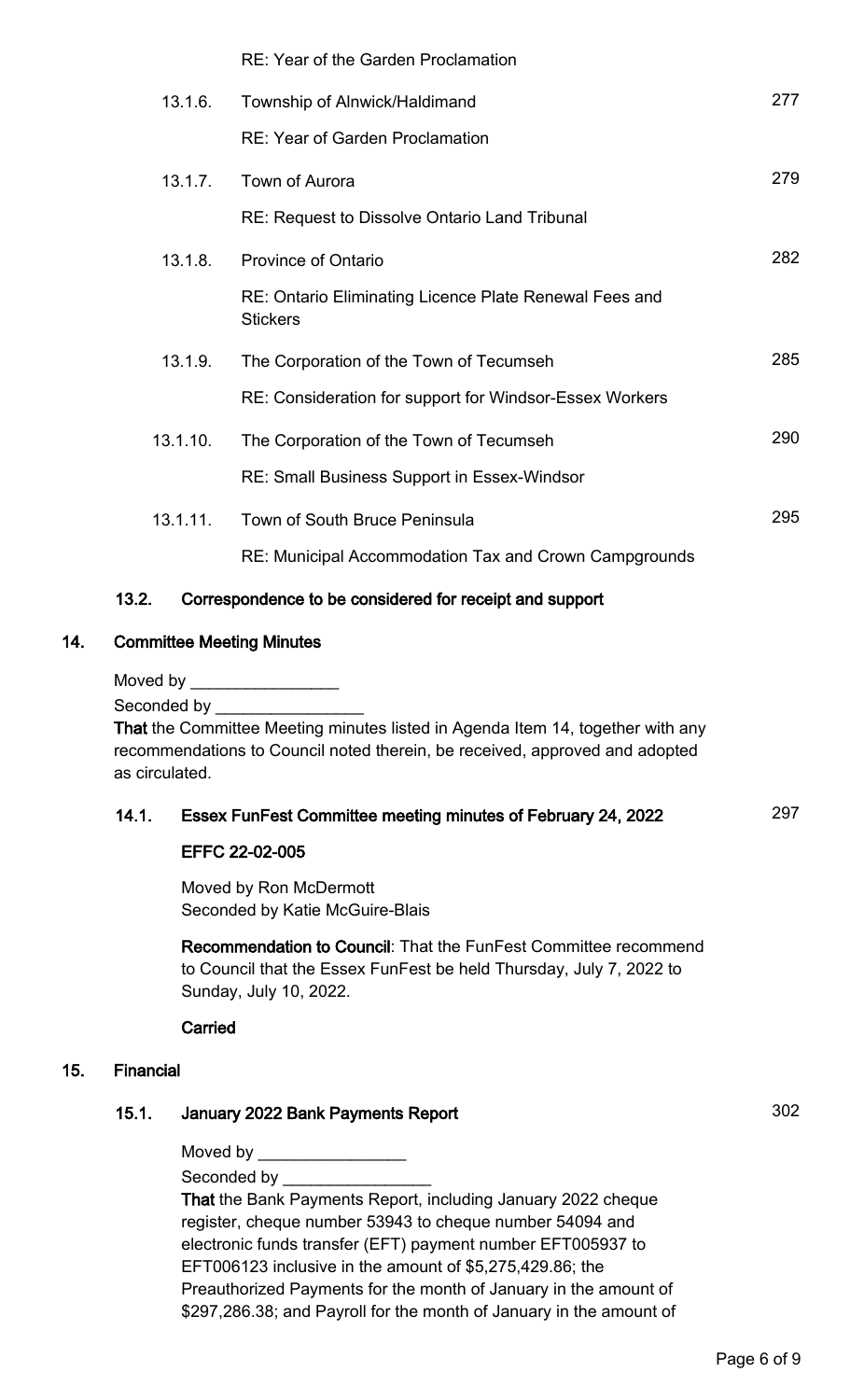#### 16. New Business

#### 17. Notices of Motion

#### 17.1. The following Notice of Motion is being presented this evening and will be brought forward for Council's consideration at the March 21, 2022 Regular Council Meeting

17.1.1. Councillor Bondy

### 18. Reports and Announcements from Council Members

#### 19. By-Laws

#### 19.1. By-Laws that require a third and final reading

19.1.1. By-Law 2134 313

Being a by-law to confirm the proceedings of the February 22, 2022, Regular Meeting of Council of The Corporation of the Town of Essex

Moved by Seconded by

That By-Law 2134 being a by-law to confirm the proceedings of the February 22, 2022, Regular Meeting of Council of The Corporation of the Town of Essex be read a first third time and finally passed on March 7, 2022.

19.1.2. By-Law 2127 315

Being a by-law to authorize the execution of a lease agreement between the Town of Essex and Richard R. Brett for the Management and Operation of a Skate Sharpening and Pro Shop at the Essex Centre Sports Complex located at 60 Fairview Avenue West, Essex, Ontario

Moved by **Example 20** 

Seconded by

That By-Law 2127 being a by-law to authorize the execution of a lease agreement between the Town of Essex and Richard R. Brett for the Management and Operation of a Skate Sharpening and Pro Shop at the Essex Centre Sports Complex located at 60 Fairview Avenue West, Essex, Ontario be read a third time and finally passed on March 7, 2022.

19.1.3. By-Law 2129 316

Being a by-law to adopt a policy for the procurement and disposal of goods and services

Moved by \_\_\_\_\_\_\_\_\_\_\_\_\_\_\_\_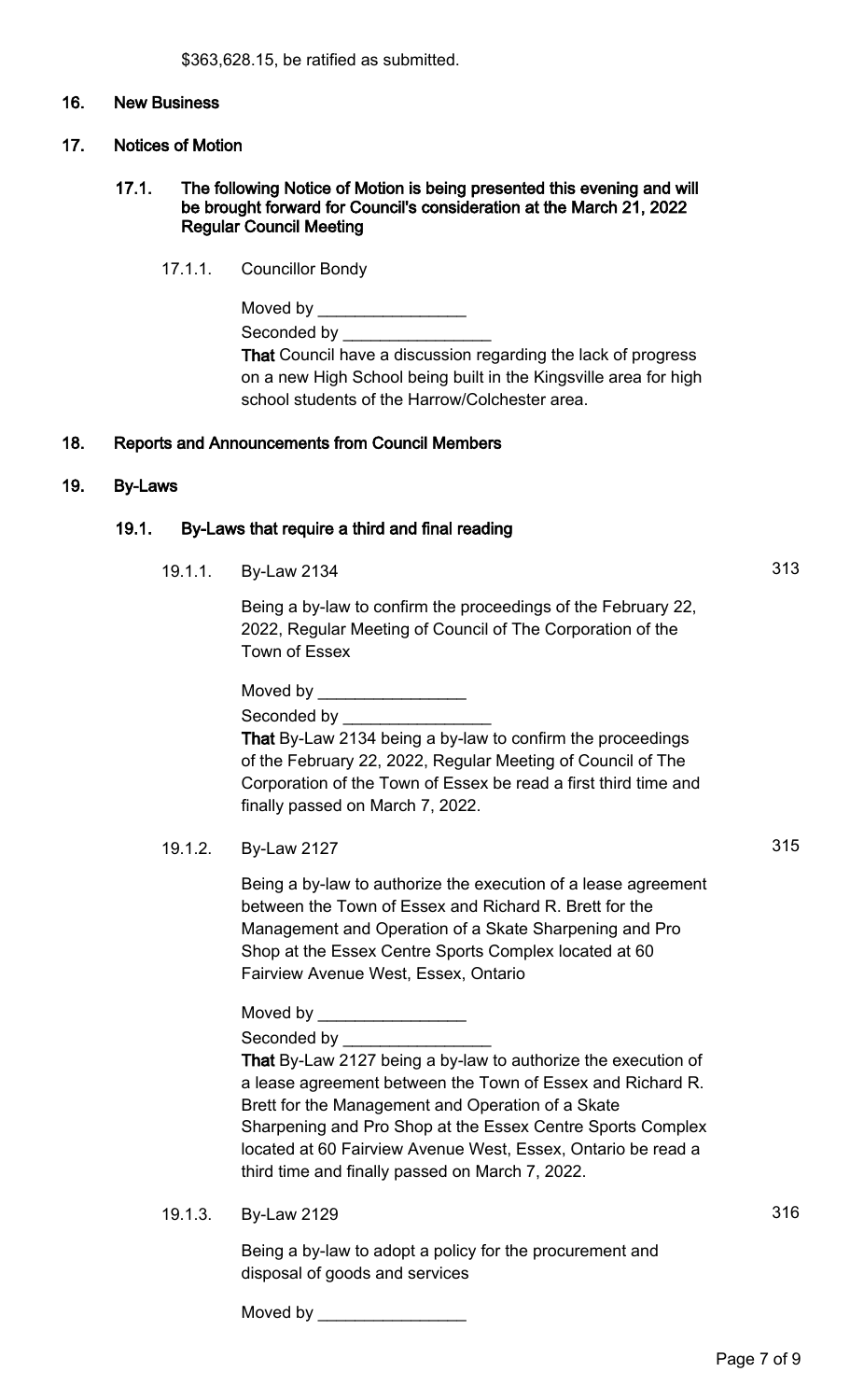Seconded by \_ That By-Law 2129 being a by-law to adopt a policy for the procurement and disposal of goods and services be read a third time and finally passed on March 7, 2022.

# 19.2. By-Laws that require a first, second, third and final reading

19.2.1. By-Law 2136 390

RE: Agritourism Ambassador Program and Toolkit

Being a by-law to enter into a Contribution Agreement between Her Majesty The Queen in Right of Ontario as represented by the Minister of Agriculture, Food and Rural Affairs (the "Province") and The Corporation of the Town of Essex (the "Recipient")

Moved by \_\_\_\_\_\_\_\_\_\_\_\_\_\_\_\_ Seconded by

That By-Law 2136 being a by-law to enter into a Contribution Agreement between Her Majesty The Queen in Right of Ontario as represented by the Minister of Agriculture, Food and Rural Affairs (the "Province") and The Corporation of the Town of Essex (the "Recipient") be read a first, a second and third time and finally passed on March 7, 2022.

# 19.3. By-Laws that require a first and second reading

19.3.1. By-Law 2137 414

Being a by-law to confirm the proceedings of the March 7, 2022, Regular Meeting of Council of The Corporation of the Town of Essex

Moved by  $\_$ Seconded by

That By-Law 2137 being a by-law to confirm the proceedings of the March 7, 2022, Regular Meeting of Council of The Corporation of the Town of Essex be read a first and a second time and provisionally adopted on March 7, 2022.

# 20. Adjournment

| Moved by    |                                                 |
|-------------|-------------------------------------------------|
| Seconded by |                                                 |
|             | <b>That</b> the meeting be adjourned at [TIME]. |

# 21. Future Meetings

# 21.1. Monday, March 14, 2022 - 4:30 - 6:00 PM Special Council Meeting

RE: Zoning By-Law Amendment: 32 Arthur

Location: Electronic Meeting via Zoom Livestream Available at www.youtube.com/Essex/Ontario

### 21.2. Monday, March 21, 2022 - 6:00 - 9:00 PM Regular Council Meeting

Location: Electronic Meeting via Zoom Livestream Available at www.youtube.com/Essex/Ontario